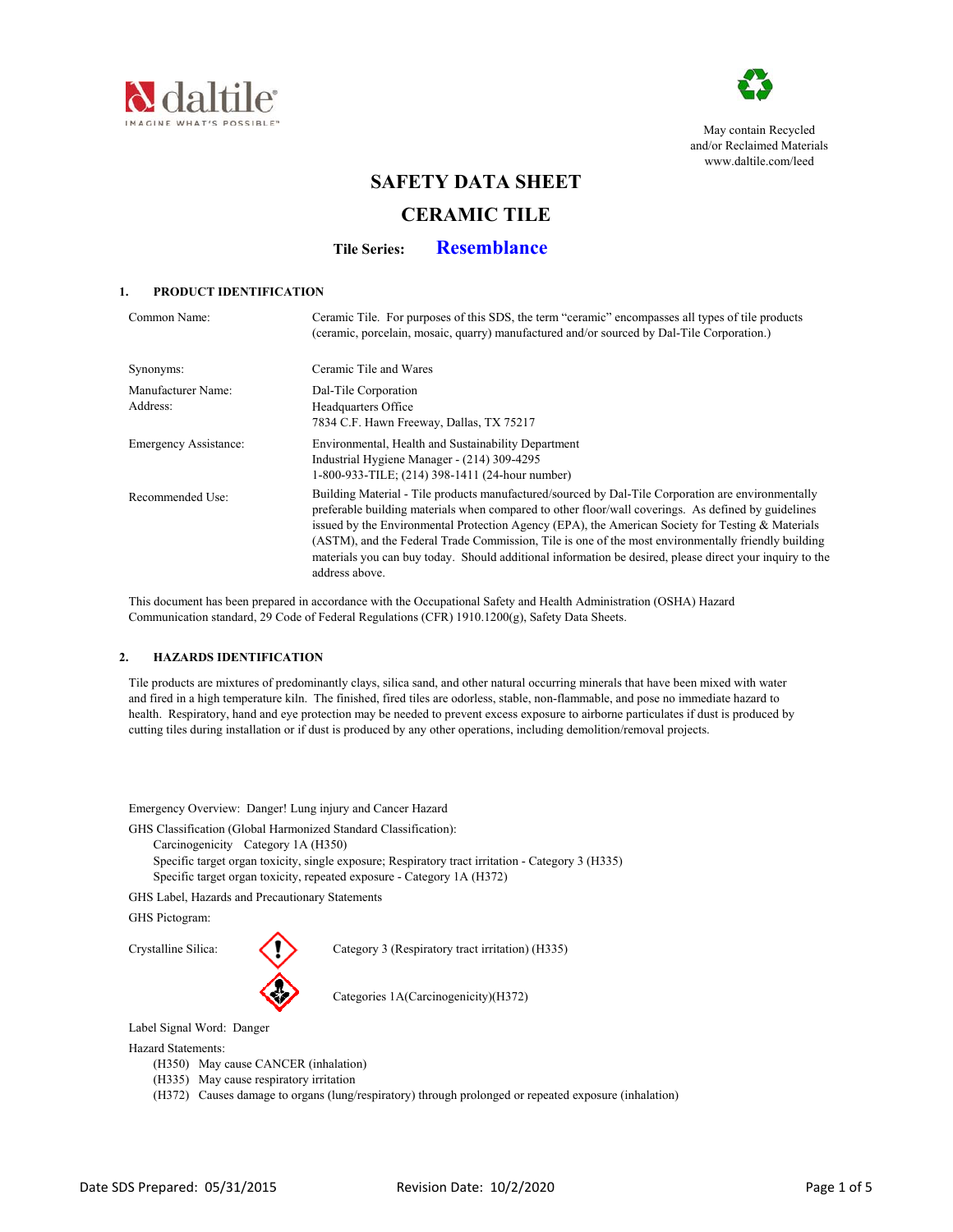#### **2. HAZARDS IDENTIFICATION (Continued)**

#### Precautionary Statements:

Do not handle/install until all safety precautions have been read and understood. (P202) Do not breathe dust/spray. (P260 + P261) Wash skin thoroughly after handling/installing. (P264) Do not eat, drink or smoke when handling/installing this product. (P270) Wear protective gloves, protective clothing, eye protection, face protection when handling/installing this product. (P280)

Potential Health Effects:

Inhalation: Do not breathe dust. See "Health Hazards" in Section 11 for more details.

# **3. COMPOSITION/INFORMATION ON INGREDIENTS**

 Tile products are mixtures of predominately Clays, Silica Sand and other naturally-occurring minerals, that have been mixed with water and fired in a high temperature kiln.

Tiles are manufactured in various shapes, sizes, and colors.

These products do not contain asbestos.

 Under normal conditions these products do not release hazardous materials after installation and are not considered hazardous waste should disposal be necessary.

| Composition                  | CAS#/<br>EINECS#                     | Estimated % by Wt. | <b>EU</b> Class                                    |
|------------------------------|--------------------------------------|--------------------|----------------------------------------------------|
| Crystalline Silica as quartz | CAS: 14808-60-7<br>EINECS: 238-878-4 | $0 - 30$           | (67/548/EEC)<br>X <sub>n</sub> R <sub>48</sub> /20 |
| Clays                        | CAS: 1332-58-7<br>EINECS: 265-064-6  | $20 - 55$          | (67/548/EEC)<br>Xi R36/37/38                       |
| Nepheline Syenite            | CAS: 37244-96-5<br>EINECS: N/A       | $0 - 50$           | (67/548/EEC)<br>Xi R36/37/38                       |
| Feldspar                     | CAS: 68476-25-5<br>EINECS: 270-666-7 | $0 - 20$           | (67/548/EEC)<br>Xi R36/37/38                       |

#### **4. FIRST AID MEASURES**

| Eyes:       | Immediately flush eyes with large amounts of water for at least 15 minutes if dust gets in eyes. Get medical attention<br>if irritation persists.                                    |
|-------------|--------------------------------------------------------------------------------------------------------------------------------------------------------------------------------------|
| Skin:       | Wash thoroughly after working with tiles.                                                                                                                                            |
| Inhalation: | Remove to fresh air if exposed to large amounts of tile dust. Administer artificial respiration if breathing has stopped.<br>Keep victim at rest. Call for prompt medical attention. |
| Ingestion:  | Not applicable for intact tiles.                                                                                                                                                     |

Have emergency eyewash station available in area where tiles are cut.

# **5. FIRE-FIGHTING MEASURES AND INFORMATION**

| Flash Point (Method Used):             | Not applicable                               |
|----------------------------------------|----------------------------------------------|
| Autoignition Temperature:              | Not applicable                               |
| Flammable Limits (% by Volume in Air): | LEL - not applicable<br>UEL - not applicable |
| Fire Extinguishing Media:              | None required Non-flammable                  |
| Special Fire Fighting Procedures:      | None required                                |
| Fire and Explosion Hazards:            | None                                         |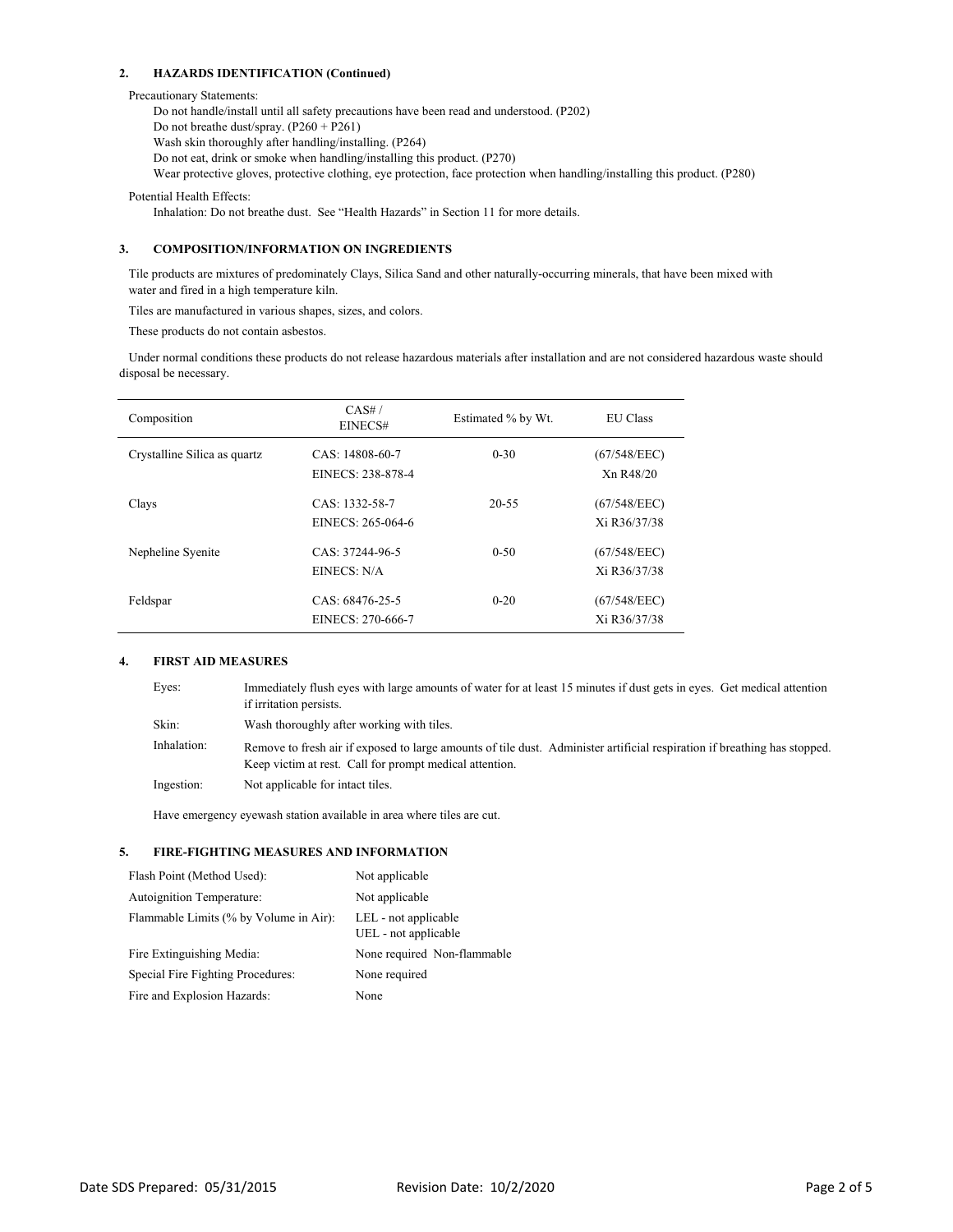#### **6. ACCIDENTAL RELEASE MEASURES**

 Avoid creating excessive dust. Clean up dust using a vacuum system with a High-efficiency particulate (HEPA) air filter vacuum or damp sweeping. See Section 8 of this SDS concerning PPE information for clean-up.

#### **7. HANDLING AND STORAGE**

 Do Not Dry Cut using motorized equipment due to potential exposure to Harmful Silica Dust. Use wet cutting methods to reduce generation of dust. When cutting, grinding or removing, use equipment with integral dust collection and/or use local exhaust ventilation. Use respiratory protection in the absence of effective engineering controls.

 Do not store near acids. If tiles contact some acids, damage/discoloration to the surface may occur. Shelf life is unlimited.

#### **8. EXPOSURE CONTROLS / PERSONAL PROTECTION**

#### **8.1 Exposure Table**

| Composition                                 | <b>OSHA</b><br>PEL | <b>NIOSH</b><br><b>IDLH</b> | <b>ACGIH</b><br>TLV* | Units |
|---------------------------------------------|--------------------|-----------------------------|----------------------|-------|
| Crystalline Silica as quartz                |                    |                             |                      |       |
| -respirable fraction                        | 0.05               | 0.05                        | 0.025                | mg/m3 |
| -total dust                                 | 15                 | N.E.                        | N.E.                 | mg/m3 |
| Clays<br>-respirable fraction               | 5                  | N.E.                        | 2                    | mg/m3 |
| Nepheline Syenite<br>-respirable fraction** | 5                  | N.E.                        | N.E.                 | mg/m3 |
| Feldspar                                    | N.E                | N.E.                        | N.E.                 |       |
| -respirable fraction                        |                    |                             |                      | mg/m3 |
| -total dust**                               | 15                 | N.E.                        | N.E.                 | mg/m3 |

\* 2017 Edition, respirable fraction to be determined as per Appendix D of ACGIH TLV.

\*\* Covered as particles not otherwise regulated per OSHA and particles not otherwise classified per ACGIH.

N.D. - Not determined

N.E. - Not established

#### **8.2 EXPOSURE CONTROLS/PERSONAL PROTECTION**

Ventilation: Use adequate ventilation during installation and/or removal to keep exposure to dust below recommended exposure levels. Avoid inhalation of dust. The highest probability of silica exposure occurs during installation using dry cutting methods or during removal of installed tile. Do Not Dry Cut using motorized equipment due to potential exposure to Harmful Silica Dust. Use wet cutting methods to reduce generation of dust.

Respiratory Protection: Use of a properly fitted NIOSH/MSHA approved particulate respirator is recommended when cutting tiles for installation or during the removal of installed tile.

Eye Protection: Use dust-proof goggles or safety glasses with side shields. Contact lenses may absorb irritants. Do not wear contact lenses in work areas.

Skin Protection: Cotton or leather work gloves should be worn when cutting this product to minimize skin exposure to dust and/or cuts. Wash hands prior to eating, drinking, or smoking, and at the end of the work shift, after cutting operations are conducted.

NOTE: Personal protection information in Section 8 is based on general information for normal uses and conditions. Where special or unusual uses or conditions exist, it is suggested that the assistance of an industrial hygienist or other qualified professional be obtained.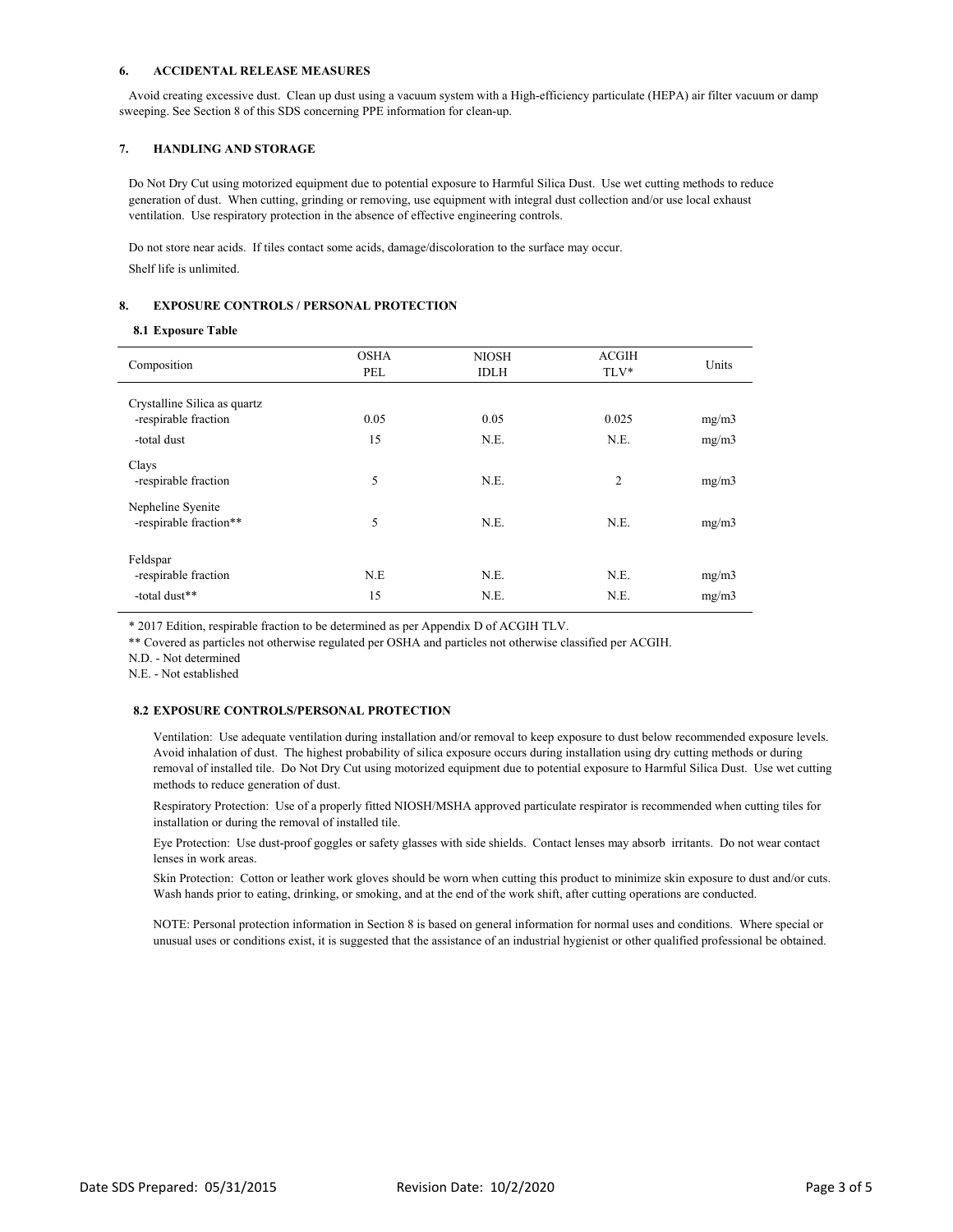#### **9. PHYSICAL AND CHEMICAL PROPERTIES**

| Appearance:                         | Brittle solid; color may vary              |
|-------------------------------------|--------------------------------------------|
| Odor:                               | Odorless                                   |
| Melting Point:                      | Not Available $(>2200 \text{ }^0\text{F})$ |
| <b>Boiling Point:</b>               | Not applicable                             |
| Vapor Pressure:                     | Not applicable                             |
| Vapor Density $(Air = 1)$ :         | Not applicable                             |
| Solubility in Water:                | Insoluble                                  |
| Specific Gravity $(H2) = 1$ :       | 1.6 to 2.1                                 |
| Percent Volatile by Volume:         | Not applicable                             |
| Evaporation Rate (Ethyl Ether = 1): | Not applicable                             |
| Viscosity:                          | Not applicable                             |
| Volatility:                         | 0 g/L Volatile Organic Compounds (VOCs)    |

#### **10. STABILITY AND REACTIVITY**

Stability: Stable in current form. Conditions to Avoid: Avoid contact with acids (e.g., acetic, hydrofluoric, etc.) Incompatibility (Materials to Avoid): Avoid contact with acids (e.g., acetic, hydrofluoric, etc.) Hazardous Polymerization: Will not occur. A221Hazardous Decomposition Product None.

#### **11. TOXICOLOGICAL INFORMATION**

#### **Potential Health Effects**

#### **Primary Routes of Exposure**

 None for intact tile. Inhalation and potential exposure to eyes, hands, or other body parts if contact is made with broken tile, and/or during procedures involving the cutting of tiles, and/or for operations involving the removal of installed tiles.

#### **Acute Effects**

 No acute effects from exposure to intact tile are known. Working with broken or cut tile produces a potential for cuts to the hand and exposed body parts. Acute effects such as eye irritation may occur if associated with high dust operations such as dry cutting tile or during the removal of installed tile. In very rare cases, symptoms of acute silicosis, a form of silicosis (a nodular pulmonary fibrosis) associated with exposure to respirable crystalline silica, may develop following acute exposure to extremely dusty environments caused by generation of tile dust. Signs such as labored breathing and early fatigue may indicate silicosis; however, these same symptoms can arise from many other causes.

#### **Chronic Effects**

No chronic effects are known for exposure to intact tile. Long-term, continual exposure to respirable crystalline silica at or above

#### **Potential Adverse Interactions**

 Silicosis may be complicated by severe mycobacterial or fungal infections and result in tuberculosis (TB). Epidemiologic studies have established that silicosis is a risk factor for developing TB. Any existing respiratory or pulmonary diseases may be complicated by exposure to respirable crystalline silica. Smoking may increase the risk of adverse effects if done in conjunction with occupational exposure to silica dust at or above permissible exposure limits.

#### **Carcinogen Status**

 Respirable crystalline silica is classified by the International Agency for Research on Cancer (IRAC) as a Group I Carcinogen (carcinogenic to humans). The National Toxicology Program (9th Report) lists respirable crystalline silica as "Known to be a Human Carcinogen". USDOL/OSHA and NIOSH have recommended that crystalline silica be considered a potential occupational carcinogen.

#### **Overview of Animal Testing**

 Short term experimental studies of rats have found that intratracheal instillation of quartz particles leads to the formation of discrete silicotic nodules in rats, mice and hamsters.

#### **Oral (silica) Lethality**

LD50 Rat oral >22,500 mg/kg LD50 Mouse oral >15,000 mg/kg LC50 Carp >10,000 mg/l (per 72 hr.)